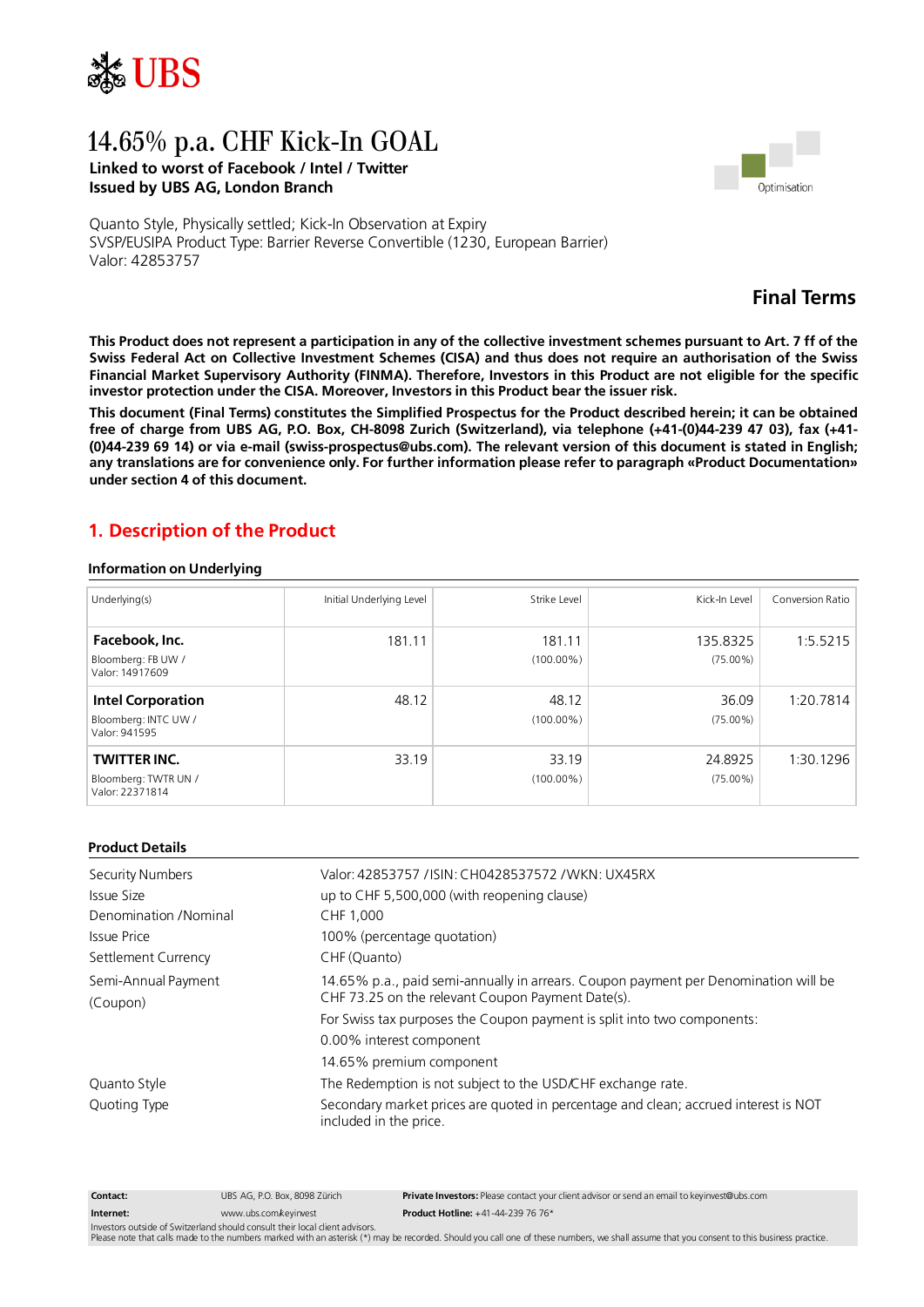#### **Dates**

| Launch Date                | 14 August 2018                                                 |
|----------------------------|----------------------------------------------------------------|
| Pricing Date ("Pricing")   | 14 August 2018                                                 |
| Payment Date (Issue Date)  | 21 August 2018                                                 |
| Coupon Payment Date(s)     | 21 February 2019 and 21 August 2019                            |
| Last Trading Day/Time      | 14 August 2019 / 17:15 CEST                                    |
| Expiration Date ("Expiry") | 14 August 2019 (subject to Market Disruption Event provisions) |
| Redemption Date            | 21 August 2019 (subject to Market Disruption Event provisions) |

#### **Redemption**

The Investor is entitled to receive from the Issuer on the Redemption Date either a delivery of the Underlying or an amount in the Settlement Currency, according to the following scenarios:

| Scenario 1              | If the Expiration Value of all Underlyings is above the respective Kick-In Level, the Investor<br>will receive 100% of the Nominal in cash.                                                                                                                                                                                                                                                             |  |
|-------------------------|---------------------------------------------------------------------------------------------------------------------------------------------------------------------------------------------------------------------------------------------------------------------------------------------------------------------------------------------------------------------------------------------------------|--|
| Scenario 2              | If the Expiration Value of one or more of the Underlyings is at or below the respective<br>Kick-In Level, the Investor will receive the Underlying with the <b>worst performance</b> in the<br>respective local currency since the Pricing Date, whereby the delivery of the Underlying takes<br>into account the relevant Conversion Ratio and the relevant FX rate based on the following<br>formula: |  |
|                         | Conversion Ratio / Final FX Level                                                                                                                                                                                                                                                                                                                                                                       |  |
|                         | The sum of all fractional entitlements to the Underlying, per Nominal, will be paid in cash<br>in the Settlement Currency on the Redemption Date, based on the Expiration Value.<br>The coupon payment is due in any case.                                                                                                                                                                              |  |
|                         |                                                                                                                                                                                                                                                                                                                                                                                                         |  |
| Final FX Level          | The Final FX Level will be the Official WMCO of the FX rate on the Expiration Date between<br>the currency of the denomination of the worst performing Underlying and the Settlement<br>Currency as determined by the Calculation Agent.                                                                                                                                                                |  |
| <b>Expiration Value</b> | Official closing value of the Underlying on the Expiration Date on the Related Exchange, as<br>determined by the Calculation Agent.                                                                                                                                                                                                                                                                     |  |

#### **Product Structure**

The Kick-In GOAL worst-of style is a product that provides a fixed coupon and the redemption is linked to the performance of the worst performing Underlying at Expiry.

If none of the Kick-In Levels have been breached at Expiry, the Investors will receive 100% of the Nominal in cash.

If at least one of the Kick-In Levels has been breached at Expiry, the redemption value will reflect the performance of the worst performing Underlying.

The Coupon will be paid out in any scenario. The Product offers a relatively high coupon in return for not profiting from gains above the Strike level and for taking the risk of a loss potential equivalent to a direct investment in the worst performing Underlying.

#### **General Information**

| <i>Issuer</i>                       |                               | UBS AG, Zurich and Basel, Switzerland, acting through its London Branch                                                                                                                                                                     |  |
|-------------------------------------|-------------------------------|---------------------------------------------------------------------------------------------------------------------------------------------------------------------------------------------------------------------------------------------|--|
| Issuer Rating                       |                               | Aa3 Moody's /A+ S&P's /AA- Fitch                                                                                                                                                                                                            |  |
| <b>Issuer Supervisory Authority</b> |                               | Swiss Financial Market Supervisory Authority (FINMA). London Branch additionally<br>Financial Conduct Authority (FCA) and Prudential Regulation Authority (PRA). Jersey<br>Branch additionally Jersey Financial Services Commission (JFSC). |  |
| Lead Manager                        |                               | UBS AG, Zurich (UBS Investment Bank)                                                                                                                                                                                                        |  |
| On request of                       |                               | Zingg Finance SA, Lausanne                                                                                                                                                                                                                  |  |
| Calculation Agent                   |                               | UBS AG, London Branch                                                                                                                                                                                                                       |  |
| Paying Agent                        | UBS Switzerland AG            |                                                                                                                                                                                                                                             |  |
| Related Exchange                    |                               | Facebook, Inc.: The NASDAQ Stock Market, Intel Corporation: The NASDAQ Stock<br>Market, TWITTER INC.: New York Stock Exchange                                                                                                               |  |
| Contact:                            | UBS AG, P.O. Box, 8098 Zürich | Private Investors: Please contact your client advisor or send an email to keyinvest@ubs.com                                                                                                                                                 |  |
| Internet:                           | www.ubs.com/kevinvest         | <b>Product Hotline:</b> $+41-44-239$ 76 76*                                                                                                                                                                                                 |  |

**Internet:** [www.ubs.com/keyinvest](http://www.ubs.com/keyinvest)

Investors outside of Switzerland should consult their local client advisors.<br>Please note that calls made to the numbers marked with an asterisk (\*) may be recorded. Should you call one of these numbers, we shall assume tha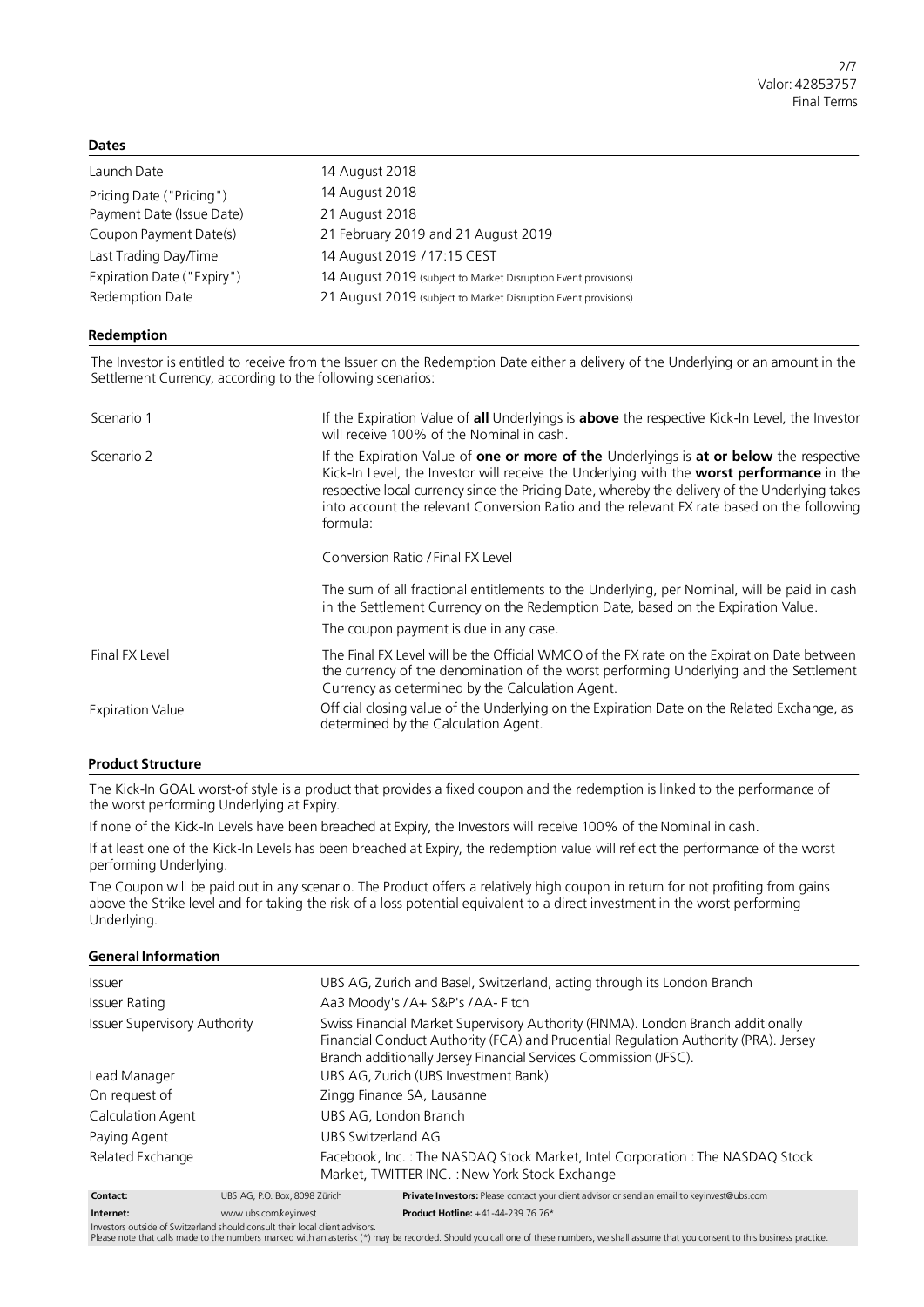| Listing                          | None                                                                                                                                                                                                                                                                                                                                                                                                                                                                                                                                                                                                                                            |  |
|----------------------------------|-------------------------------------------------------------------------------------------------------------------------------------------------------------------------------------------------------------------------------------------------------------------------------------------------------------------------------------------------------------------------------------------------------------------------------------------------------------------------------------------------------------------------------------------------------------------------------------------------------------------------------------------------|--|
| Secondary Market                 | The Issuer or the Lead Manager, as applicable, intends, under normal market conditions,<br>to provide bid and/or offer prices for this Product on a regular basis. However, the Issuer<br>or the Lead Manager, as applicable, makes no firm commitment to provide liquidity by<br>means of bid and/or offer prices for this Product, and assumes no legal obligation to<br>quote any such prices or with respect to the level or determination of such prices. Daily<br>price indications, if any, will be available on Reuters/Bloomberg, www.ubs.com/keyinvest<br>and SIX Financial Information from 09:15 - 17:15 (CET).                     |  |
| Interest Calculation             | 30/360                                                                                                                                                                                                                                                                                                                                                                                                                                                                                                                                                                                                                                          |  |
| <b>Business Day Convention</b>   | Following Unadjusted                                                                                                                                                                                                                                                                                                                                                                                                                                                                                                                                                                                                                            |  |
| <b>Business Day</b>              | Zurich                                                                                                                                                                                                                                                                                                                                                                                                                                                                                                                                                                                                                                          |  |
| Minimum Investment               | CHF 1,000 (subject to Selling Restrictions)                                                                                                                                                                                                                                                                                                                                                                                                                                                                                                                                                                                                     |  |
| Minimum Trading Lot              | CHF 1,000                                                                                                                                                                                                                                                                                                                                                                                                                                                                                                                                                                                                                                       |  |
| Clearing                         | SIX SIS, Euroclear, Clearstream (registered as intermediated securities with SIX SIS AG, in<br>Switzerland)                                                                                                                                                                                                                                                                                                                                                                                                                                                                                                                                     |  |
| Form of Deed                     | Uncertificated Securities                                                                                                                                                                                                                                                                                                                                                                                                                                                                                                                                                                                                                       |  |
| Governing Law / Jurisdiction     | Swiss /Zurich                                                                                                                                                                                                                                                                                                                                                                                                                                                                                                                                                                                                                                   |  |
| Adjustments                      | The terms of the Product may be subject to adjustments during its lifetime. For clients<br>outside of the United Kingdom, any changes with regard to the terms of this Product<br>shall be published on the internet at www.ubs.com/keyinvest. Detailed information on such<br>adjustments is to be found in the Product Documentation.                                                                                                                                                                                                                                                                                                         |  |
| Distribution Fee                 | 1.50%, fee included in the Issue Price                                                                                                                                                                                                                                                                                                                                                                                                                                                                                                                                                                                                          |  |
| <b>Tax Treatment Switzerland</b> |                                                                                                                                                                                                                                                                                                                                                                                                                                                                                                                                                                                                                                                 |  |
| Swiss Transfer Stamp Duty        | The product does not qualify as a taxable security. Transactions are not subject to Swiss<br>Stamp Duty.                                                                                                                                                                                                                                                                                                                                                                                                                                                                                                                                        |  |
|                                  | If shares are delivered to the investor at redemption, the delivery of the shares is in<br>principle subject to the Swiss Stamp Duty.                                                                                                                                                                                                                                                                                                                                                                                                                                                                                                           |  |
| Swiss Income Tax                 | For Swiss tax purposes this product is qualified as a combination of an option and a bond<br>with the majority of the return consisting of coupon as opposed to discount or agio (non<br>IUP). For private investors resident in Switzerland the interest component of the coupon<br>and the increase of the bond floor (if any) are subject to income tax. The tax liability<br>related to the increase of the bond floor crystallises at redemption and does not depend<br>on the time of purchase. However, any gain derived from the option is considered as<br>capital gain and is therefore for such investors not subject to income tax. |  |
| Swiss Withholding Tax            | This product is not subject to the Swiss Issuer Withholding Tax. It depends on the<br>jurisdiction of the issuer whether a foreign issuer withholding tax applies.                                                                                                                                                                                                                                                                                                                                                                                                                                                                              |  |

Additionally, any delivery of underlying might be subject to fees and/or non-Swiss stamp duty.

The tax information only provides a general overview over the Swiss tax consequences linked to this product based on the tax laws and the practice of the tax administration at the time of issue. Tax laws and the practice of tax administrations may change, possibly with retroactive effect.

## **Classification**

This Product does not represent a participation in any of the collective investment schemes pursuant to Art. 7 ff of the Swiss Federal Act on Collective Investment Schemes (CISA) and thus does not require an authorisation of the Swiss Financial Market Supervisory Authority (FINMA). Therefore, Investors in this Product are not eligible for the specific investor protection under the CISA. Moreover, Investors in this Product bear the issuer risk.

Furthermore, this Product does not benefit from any depositor protection under Art. 37a under the Swiss Federal Law on Banks and Savings Banks (Banking Act) or other forms of deposit insurance under any other law as might be applicable to this Product.

## **2. Prospects of Profits and Losses**

Investors in this Product expect all Underlyings to trade sideways. In any case Investors expect that none of the Kick-In Levels will be touched at Expiry.

| Contact:  | UBS AG. P.O. Box. 8098 Zürich | <b>Private Investors:</b> Please contact your client advisor or send an email to keyinvest@ubs.com |
|-----------|-------------------------------|----------------------------------------------------------------------------------------------------|
| Internet: | www.ubs.com.keyinvest         | <b>Product Hotline: +41-44-239 76 76*</b>                                                          |
|           |                               |                                                                                                    |

Investors outside of Switzerland should consult their local client advisors.<br>Please note that calls made to the numbers marked with an asterisk (\*) may be recorded. Should you call one of these numbers, we shall assume tha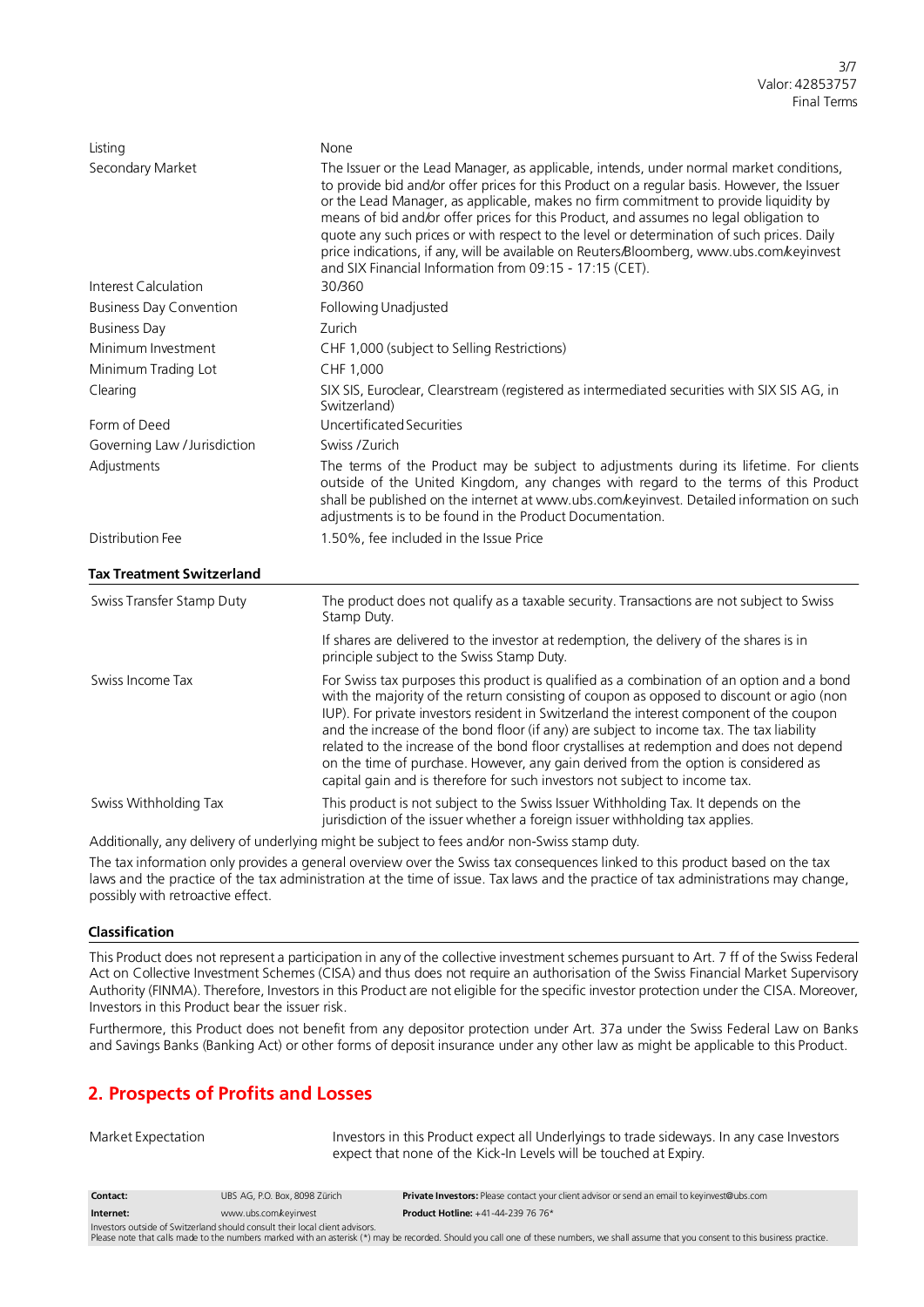Effect of the performance of the Underlying on redemption amount or on delivery obligation:

| - Positive performance                         | If all Underlyings perform positively, Investors realise a positive return.                                                                                                                                                       |
|------------------------------------------------|-----------------------------------------------------------------------------------------------------------------------------------------------------------------------------------------------------------------------------------|
| - Sideways to slightly negative<br>performance | If all Underlyings perform sideways to slightly negative, Investors still realise a positive<br>return.                                                                                                                           |
| - Pronounced negative performance              | If one of the Underlyings performs negatively and additionally the Kick-In Level has<br>been touched at Expiry, Investors may lose some or all of their investment (irrespective<br>of the performance of the other Underlyings). |
| Maximum Return                                 | The profit potential is limited to the coupon payment(s).                                                                                                                                                                         |
| Maximum Loss                                   | Investors may lose some or all of the investment as they are fully exposed to the<br>performance of the worst performing Underlying.                                                                                              |

# **3. Significant Risks for Investors**

| General risk warning                                                     | Potential Investors should understand the risks associated with an investment in the<br>Product and shall only reach an investment decision after careful considerations with<br>their legal, tax, financial and other advisors of (i) the suitability of an investment in the<br>Product in the light of their own particular financial, fiscal and other circumstances;<br>(ii) the information set out in this document and (iii) the Underlying(s). The following<br>is a summary of the most significant risks. Further risks are set out in the Product<br>Documentation.                                                                                                                                         |
|--------------------------------------------------------------------------|-------------------------------------------------------------------------------------------------------------------------------------------------------------------------------------------------------------------------------------------------------------------------------------------------------------------------------------------------------------------------------------------------------------------------------------------------------------------------------------------------------------------------------------------------------------------------------------------------------------------------------------------------------------------------------------------------------------------------|
| <b>Risk Tolerance</b>                                                    | Investors in this Product should be experienced Investors and familiar with both<br>derivative products and the stock markets. Although Investors benefit from a<br>predefined, regular coupon payment, they must be willing to make an investment that<br>is exposed to the full down-side risk of the worst performing Underlying.                                                                                                                                                                                                                                                                                                                                                                                    |
|                                                                          | A high coupon can indicate a higher risk, in that the rate of the coupon relative to the<br>rate of the risk-free return indicates the overall risk of the product.                                                                                                                                                                                                                                                                                                                                                                                                                                                                                                                                                     |
|                                                                          | Multiple Underlyings (with worst-of feature) allow for a higher return, but at the same<br>time increase the overall risk to Investors.                                                                                                                                                                                                                                                                                                                                                                                                                                                                                                                                                                                 |
| <b>Product specific risks</b>                                            |                                                                                                                                                                                                                                                                                                                                                                                                                                                                                                                                                                                                                                                                                                                         |
| Loss Potential                                                           | Investors may lose some or all of the investment as they are fully exposed to the<br>performance of the worst performing Underlying.                                                                                                                                                                                                                                                                                                                                                                                                                                                                                                                                                                                    |
| Capital Protection (at Expiry)                                           | None                                                                                                                                                                                                                                                                                                                                                                                                                                                                                                                                                                                                                                                                                                                    |
| Risk Potential in comparison to a direct<br>investment in the Underlying | The Kick-In Levels limit the risk exposure compared to a direct investment. However,<br>once one of the Kick-In Levels has been touched at Expiry, the risk potential is similar as<br>with a direct investment in the worst performing Underlying.                                                                                                                                                                                                                                                                                                                                                                                                                                                                     |
| Issuer Call right                                                        | None                                                                                                                                                                                                                                                                                                                                                                                                                                                                                                                                                                                                                                                                                                                    |
| Stop Loss Event                                                          | None                                                                                                                                                                                                                                                                                                                                                                                                                                                                                                                                                                                                                                                                                                                    |
| Extraordinary termination risk                                           | The Product contains terms and conditions that allow the Issuer to terminate and<br>redeem the Product prior to the Redemption Date. In case of such extraordinary<br>termination, the Issuer shall pay to the Investors an extraordinary termination amount as<br>determined by the Calculation Agent which is usually equivalent to the market value of<br>the Product. Potential Investors should note that the extraordinary termination amount<br>may deviate from and may be considerably below the amount which would be payable<br>pursuant to the final redemption provisions on the Redemption Date. Investors are not<br>entitled to request any further payments on the Product after the termination date. |
| Adjustment risk                                                          | Potential Investors should be aware that it cannot be excluded that certain events<br>occur or certain measures are taken (by parties other than the Issuer) in relation<br>to the Underlying(s) which can lead to changes to the Underlying(s) or its concept<br>(e.g. corporate events of a company whose shares constitute an Underlying, market<br>disruption events or other circumstances affecting normal activities). In the case of<br>the occurrence of such events or measures, the Issuer and/or the Calculation Agent<br>are entitled to effect adjustments according to the Product Documentation. Such<br>adjustments might have a negative impact on the value of the Product.                          |
| Contact:<br>UBS AG, P.O. Box, 8098 Zürich                                | Private Investors: Please contact your client advisor or send an email to keyinvest@ubs.com                                                                                                                                                                                                                                                                                                                                                                                                                                                                                                                                                                                                                             |

**Internet:** [www.ubs.com/keyinvest](http://www.ubs.com/keyinvest) **Product Hotline:** +41-44-239 76 76\*

Investors outside of Switzerland should consult their local client advisors.<br>Please note that calls made to the numbers marked with an asterisk (\*) may be recorded. Should you call one of these numbers, we shall assume tha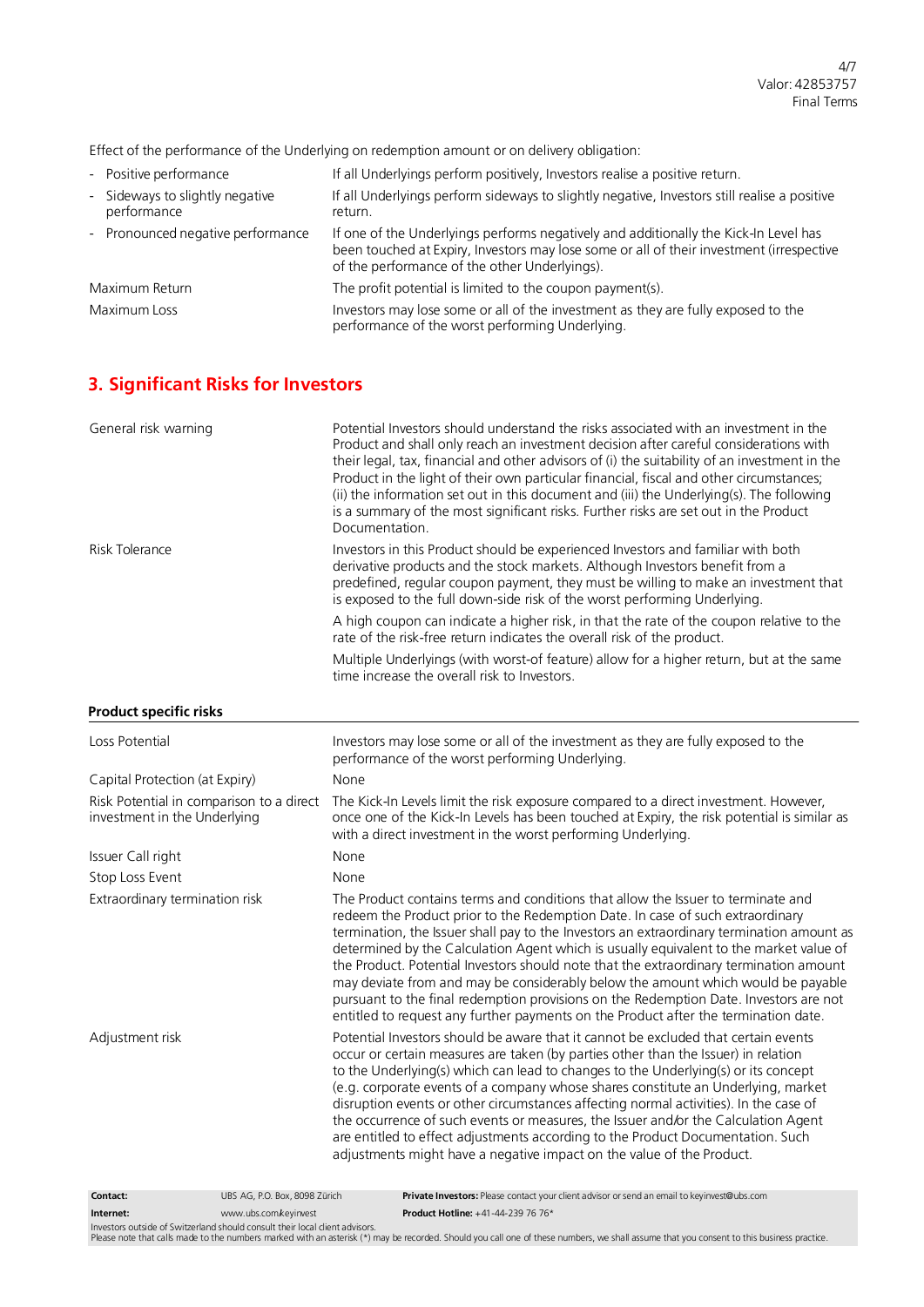| Illiquidity risk in secondary market | The Issuer or the Lead Manager, as applicable, intends, under normal market conditions,<br>to provide bid and/or offer prices for this Product on a regular basis. However, the Issuer<br>or the Lead Manager, as applicable, makes no firm commitment to provide liquidity by<br>means of bid and/or offer prices for this Product, and assumes no legal obligation to<br>quote any such prices or with respect to the level or determination of such prices.                                                                                                                                                                                                                                                                                                                                                                                               |
|--------------------------------------|--------------------------------------------------------------------------------------------------------------------------------------------------------------------------------------------------------------------------------------------------------------------------------------------------------------------------------------------------------------------------------------------------------------------------------------------------------------------------------------------------------------------------------------------------------------------------------------------------------------------------------------------------------------------------------------------------------------------------------------------------------------------------------------------------------------------------------------------------------------|
|                                      | Potential Investors therefore should not rely on the ability to sell this Product at a<br>specific time or at a specific price. Potential Investors should note that prices quoted<br>typically include a spread and therefore may deviate from the market value of the<br>Product. In special market situations, where the Issuer is completely unable to enter into<br>hedging transactions, or where such transactions are very difficult to enter into, the<br>spread between the bid and offer prices in the secondary market may be temporarily<br>expanded, in order to limit the economic risks of the Issuer. Hence, Investors might<br>sell at a price considerably lower than the actual price of the Product at the time of its<br>sale. By selling the Product in the secondary market Investors may receive less than the<br>capital invested. |
|                                      | In case of a secondary market transaction, there is a possibility that costs, including<br>taxes, related to or in connection with the Product may arise for Investors that are not<br>paid by the Issuer or imposed by the Issuer.                                                                                                                                                                                                                                                                                                                                                                                                                                                                                                                                                                                                                          |
| Market Disruption risk               | Investors are exposed to market disruption events (such as trading disruption, exchange<br>disruption and early closure of the relevant exchange), which could have an impact on<br>the redemption amount through delay in payment, change in value or suspension of<br>trading in the Product in the secondary market. For a detailed description of such events<br>and their effects please refer to the Product Documentation.                                                                                                                                                                                                                                                                                                                                                                                                                            |
| Withholding tax                      | Investors in this Product should note that any payment under this Product may<br>be subject to withholding tax (such as, inter alia, Swiss Withholding Tax, and/or<br>withholding related to FATCA or $871(m)$ of the US Tax Code). Any payments due<br><b>under this Product are net of such tax.</b> Please refer to the General Terms and<br>Conditions for detailed information. If the Issuer is required to withhold any amount<br>pursuant to Section 871(m) or FATCA of the U.S. Tax Code, the Issuer will not be<br>required to pay additional amounts with respect to the amount so withheld.                                                                                                                                                                                                                                                      |

#### **Risk Factors relating to the Issuer**

In addition to the market risk with regard to the development of the Underlying, each Investor bears the general risk that the financial situation of the Issuer could deteriorate. The Products constitute immediate, unsecured and unsubordinated obligations of the Issuer, which, particularly in case of insolvency of the Issuer, rank pari passu with each and all other current and future unsecured and unsubordinated obligations of the Issuer, with the exception of those that have priority due to mandatory statutory provisions. The general assessment of the Issuer's creditworthiness may affect the value of the Products. This assessment generally depends on the ratings assigned to the Issuer or its affiliated companies by rating agencies such as Moody's, Fitch and Standard & Poor's.

The Issuer Ratings indicated in this document reflect the situation at the time of issuance and may be subject to changes. The actual Issuer Ratings at any given time can be seen on the Issuer's website (www.ubs.com) under "Analysts & Investors".

## **4. Additional Information**

## **Product Documentation**

This document ("**Final Terms**") constitutes the Simplified Prospectus for the Product and contains the information required by Article 5 CISA and the corresponding Guidelines of the Swiss Bankers Association. The prospectus requirements of Article 652a/ Article 1156 of the Swiss Code of Obligations are not applicable.

These Final Terms (Simplified Prospectus) together with the 'General Terms and Conditions for Structured Products on Equity, Commodity and Index Underlyings', stipulated in English and as amended from time to time ("**General Terms and Conditions**") shall form the entire documentation for this Product ("**Product Documentation**"), and accordingly the Final Terms should always be read together with the General Terms and Conditions. The Simplified Prospectus may be provided in various languages, however, only the English version will be relevant and any translations are for convenience only. Definitions used in the Final Terms, but not defined therein shall have the meaning given to them in the General Terms and Conditions. In the event that the Product is listed (see above item 'Listing' under «General Information»), the Product Documentation will be amended in accordance with the listing requirements of the relevant exchange.

The Product Documentation can be obtained free of charge from UBS AG, P.O. Box, CH-8098 Zurich (Switzerland), via telephone (+41-(0)44-239 47 03), fax (+41-(0)44-239 69 14) or via e-mail (swiss-prospectus@ubs.com). In addition, for clients outside of the

| Contact:  | UBS AG. P.O. Box, 8098 Zürich | Private Investors: Please contact your client advisor or send an email to keyinvest@ubs.com |
|-----------|-------------------------------|---------------------------------------------------------------------------------------------|
| Internet: | www.ubs.com.keyinvest         | <b>Product Hotline:</b> $+41-44-239$ 76 76*                                                 |

Investors outside of Switzerland should consult their local client advisors.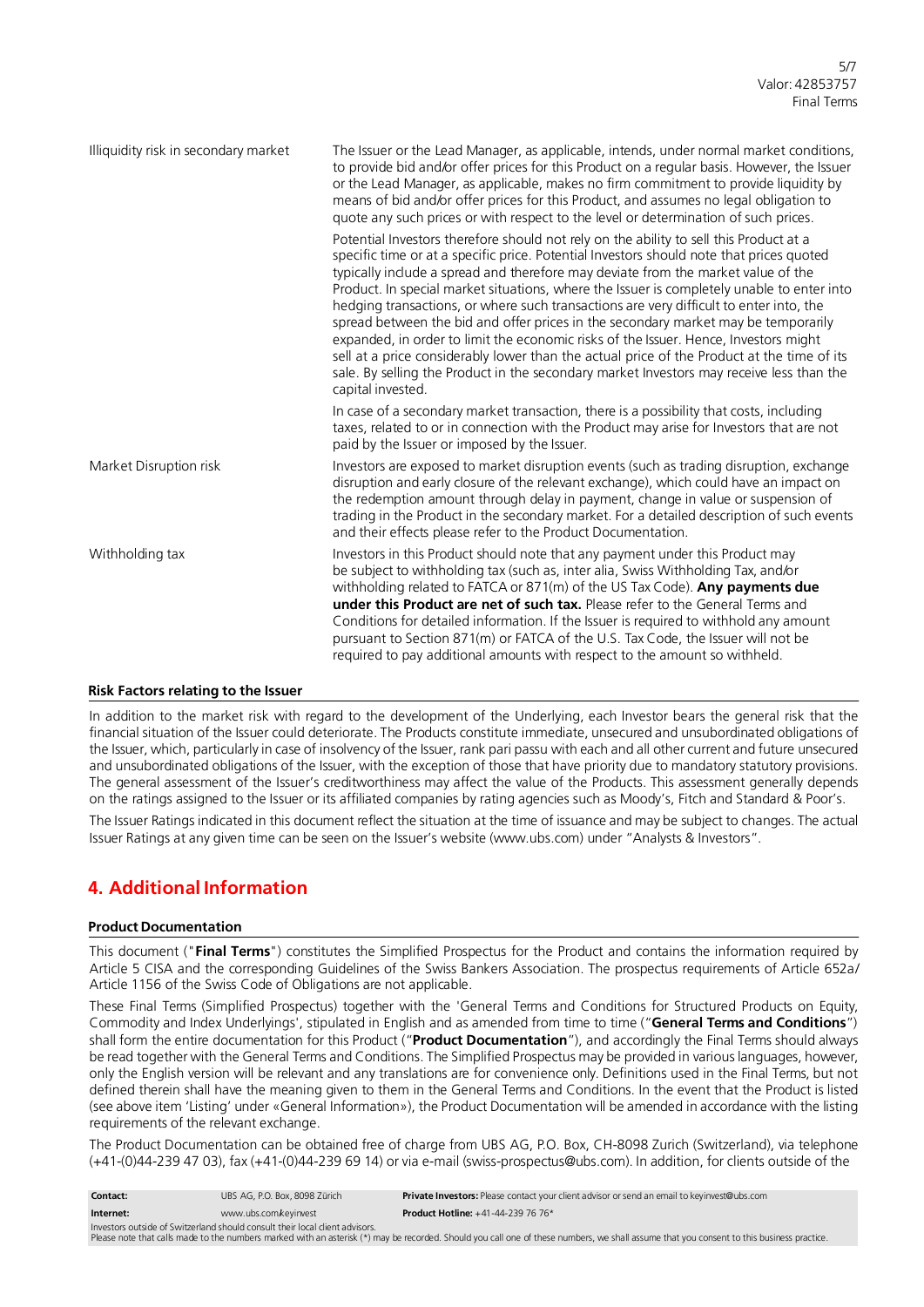United Kingdom, the Product Documentation is available on the internet at [www.ubs.com/keyinvest.](http://www.ubs.com/keyinvest) Notices in connection with this Product shall be validly given by publication as described in the General Terms and Conditions. Furthermore, for clients outside of the United Kingdom, any changes with regard to the terms of this Product shall be published on the internet at [www.ubs.com/](http://www.ubs.com/) keyinvest.

#### **Important Information**

The information herein is communicated by UBS AG and/or its affiliates ("**UBS**"). UBS may from time to time, as principal or agent, have positions in, or may buy or sell, or make a market in any securities, currencies, financial instruments or other assets underlying the Product to which this document relates. UBS may provide investment banking and/or other services to and/or have officers who serve as directors of the companies referred to in this document. UBS' trading and/or hedging activities related to this Product may have an impact on the price of the underlying asset(s) and may affect the likelihood that any relevant barrier(s) is/are crossed. UBS has policies and procedures designed to minimise the risk that officers and employees are influenced by any conflicting interest or duty and that confidential information is improperly disclosed or made available.

In certain circumstances UBS sells this Product to dealers and other financial institutions at a discount to the issue price or rebates to them for their account some proportion of the issue price ("**Distribution Fees**"). Distribution Fees, if any, are disclosed in section 1 of this document and reflect the maximum amount a dealer or financial institution may receive from UBS; the actual amount may be lower.

Structured transactions are complex and may involve a high risk of loss. Prior to entering into a transaction you should consult with your own legal, regulatory, tax, financial and accounting advisors to the extent you consider it necessary, and make your own investment, hedging and trading decisions (including decisions regarding the suitability of this transaction) based upon your own judgement and advice from those advisers you consider necessary. Save as otherwise expressly agreed in writing, UBS is not acting as your financial adviser or fiduciary in any transaction.

This document should not be construed as an offer, personal recommendation or solicitation to conclude a transaction and should not be treated as giving investment advice. The terms of any investment in the Product to which this document relates will be exclusively subject to the detailed provisions, including risk considerations, contained in the Product Documentation.

UBS makes no representation or warranty relating to any information herein which is derived from independent sources. This document shall not be copied or reproduced without UBS' prior written permission.

No action has been or will be taken in any jurisdiction that would permit a public offering of the Products described herein, save where explicitly stated in the Product Documentation. The Products must be sold in accordance with all applicable selling restrictions in the jurisdictions in which they are sold.

There is a possibility that costs, including taxes, related to transactions in connection with this Product may arise for Investors that are not paid by UBS or imposed by it. Please refer to the Product Documentation for further information.

#### **Selling Restrictions**

Any Products purchased by any person for resale may not be offered in any jurisdiction in circumstances which would result in the Issuer being **obliged to register any further documentation relating to this Product in such jurisdiction.**

The restrictions listed below must not be taken as definitive guidance as to whether this Product can be sold in a jurisdiction. Additional restrictions on offering, selling or holding of this Product may apply in other jurisdictions. Investors in this Product should seek specific advice before on-selling **this Product.**

**Europe** - Any public offer of this Product within an EEA jurisdiction (EU member states plus Norway, Iceland and Liechtenstein) shall only be possible if compliant with the requirements of the EUPD and with the law of that jurisdiction.

If the prospectus has not been approved, where necessary passported, and published in accordance with the requirements of the EU-Prospectus Directive, this Product may not be offered or sold in the relevant EEA jurisdictions other than 1) in denominations, or total consideration per investor, of at least EUR 100,000 (or equivalent in other currencies); 2) to any legal entity which is a qualified investors as defined in the EU-Prospectus Directive; 3) to fewer than 150 natural or legal persons (other than qualified investors as defined in the EU-Prospectus Directive) per EEA jurisdiction, or 4) in any other circumstances falling within Article 3 (2) of the Prospectus Directive.

For information on public offering in EEA jurisdictions please see under section "General Information" above.

**Contact: Internet:** UBS AG, P.O. Box, 8098 Zürich

**Private Investors:** Please contact your client advisor or send an email to [keyinvest@ubs.com](mailto:keyinvest@ubs.com) **Product Hotline:** +41-44-239 76 76\*

[www.ubs.com/keyinvest](http://www.ubs.com/keyinvest) Investors outside of Switzerland should consult their local client advisor